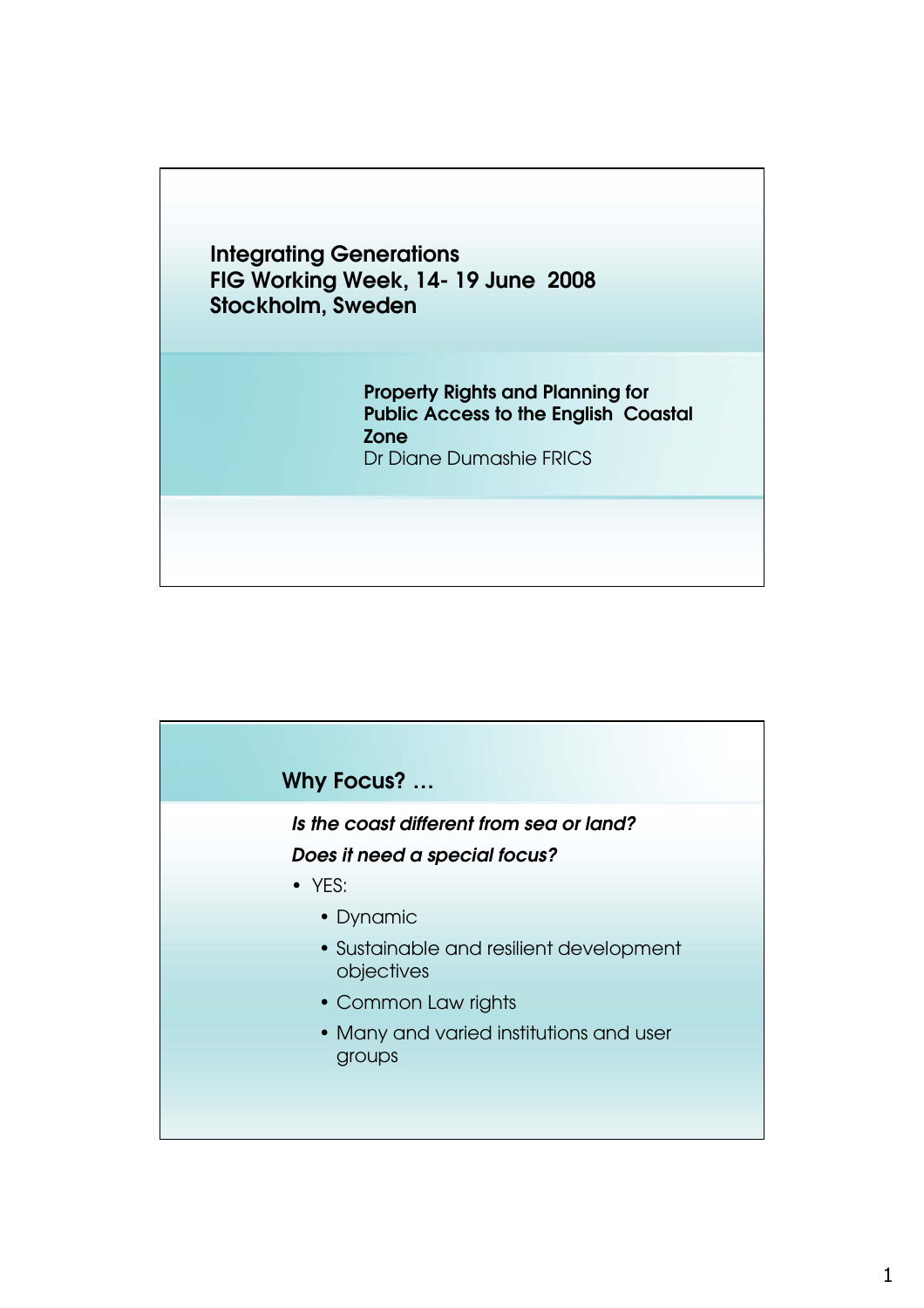

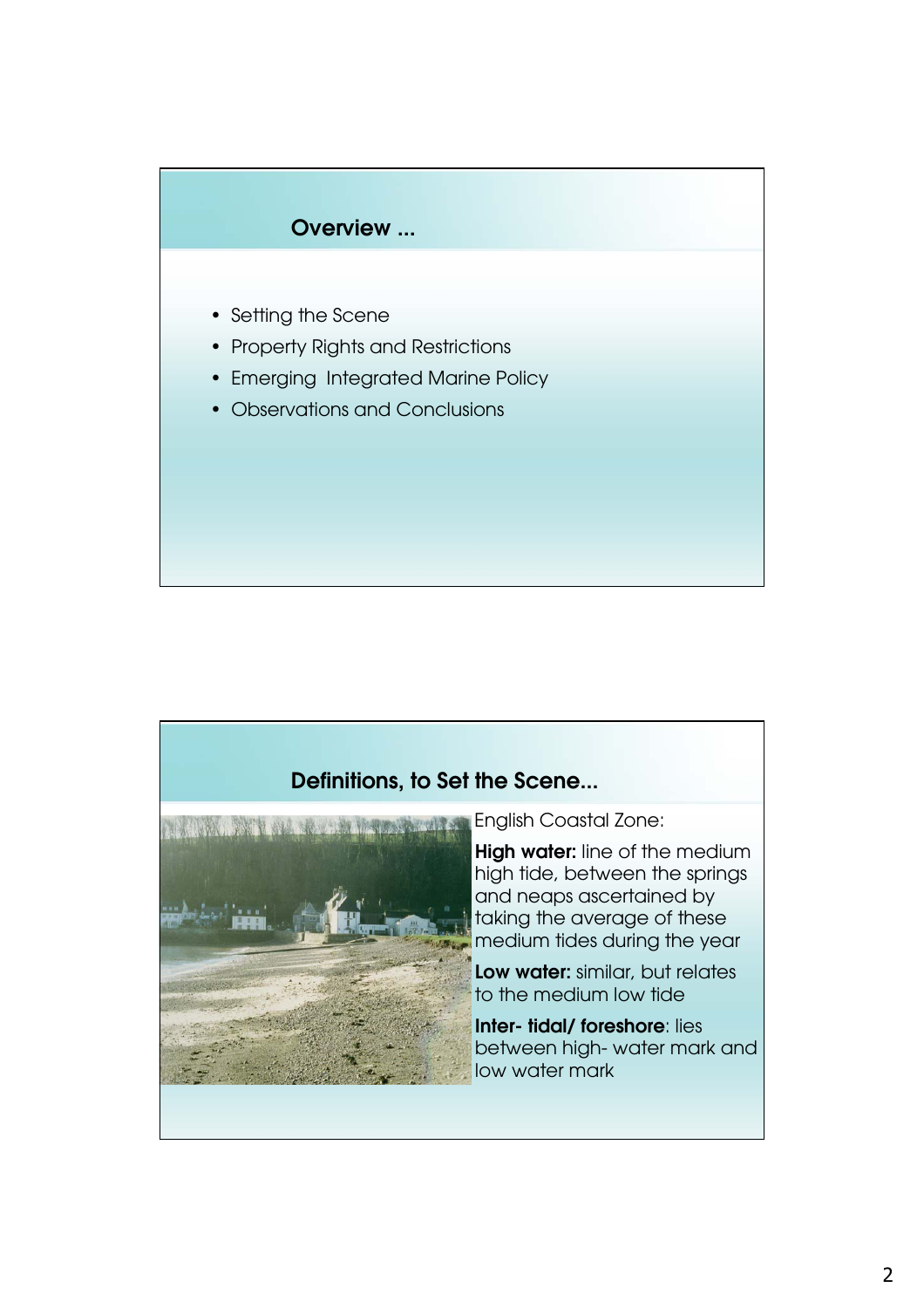

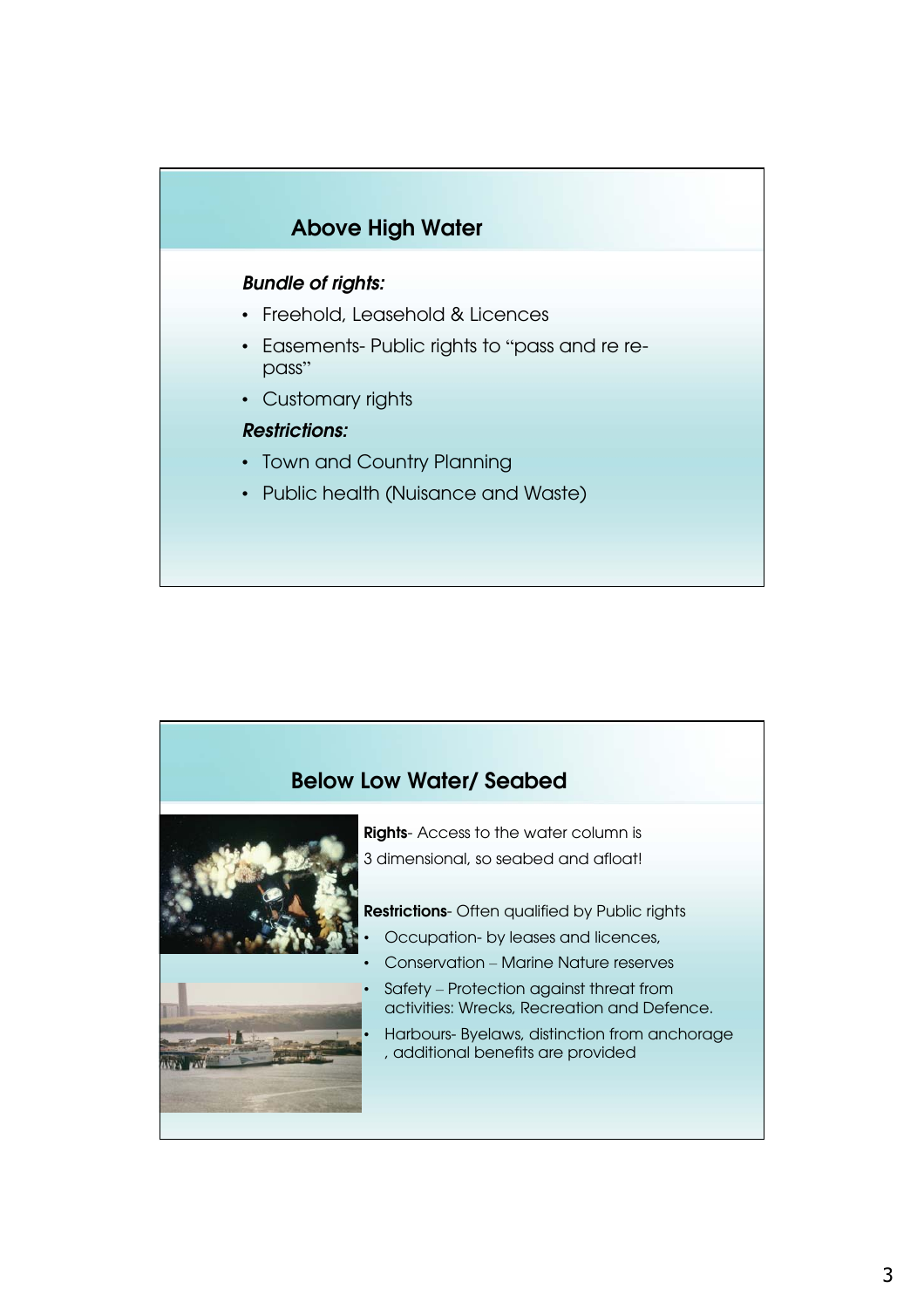

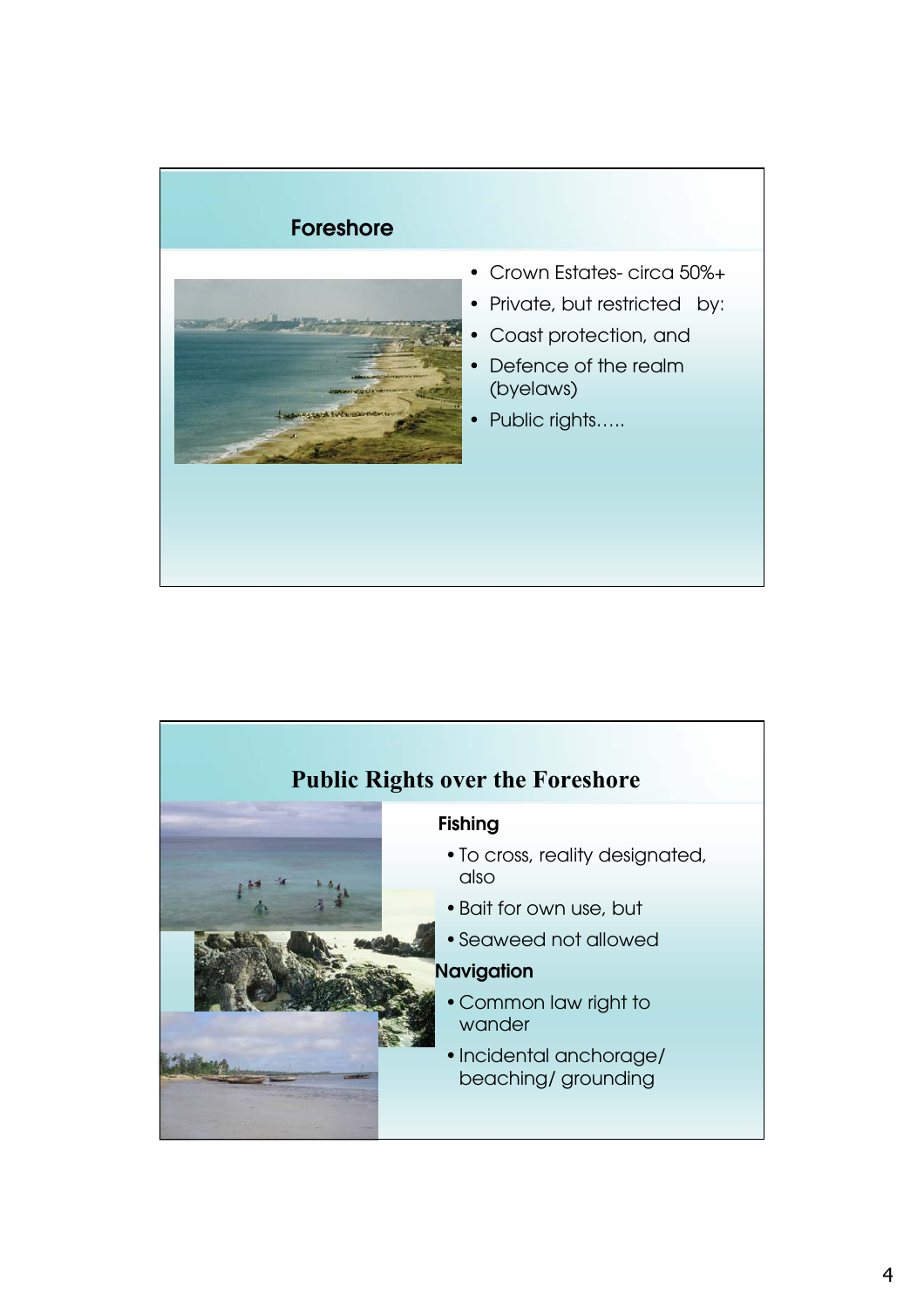

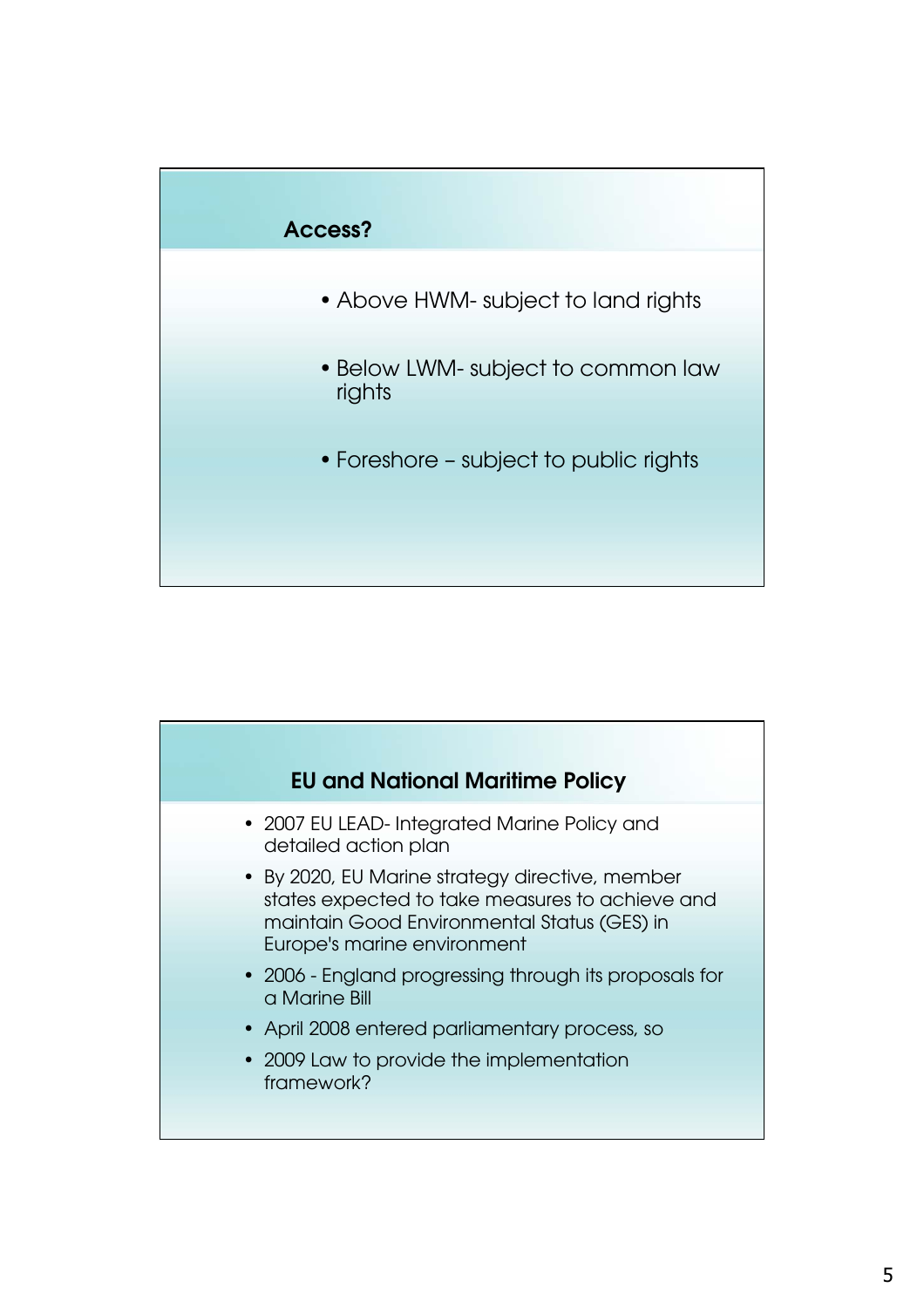## **Public Access Integrated?**

- Government Agency (DEFRA) coastal access is a priority, and
- Natural England flagship
- 2007- options:
	- a) New rights
	- b) Open access
	- c) Voluntary with landowners
- Decided: none, so…..
- Framework in the Marine Bill

| <b>Property Rights</b> |                                                                                                                                                                                              |
|------------------------|----------------------------------------------------------------------------------------------------------------------------------------------------------------------------------------------|
|                        | • Alienation is an important concept<br>$\cdot$ On Land<br>subdivisions and allocation of land<br>enables multiple uses<br>On Sea<br>hunting and gathering, but<br><b>Changing scenarios</b> |
|                        | Mari culture, seabed mining,<br>reclamation, tourism, trawl or dredge<br>fishing, pollution - all will modify the<br>water column                                                            |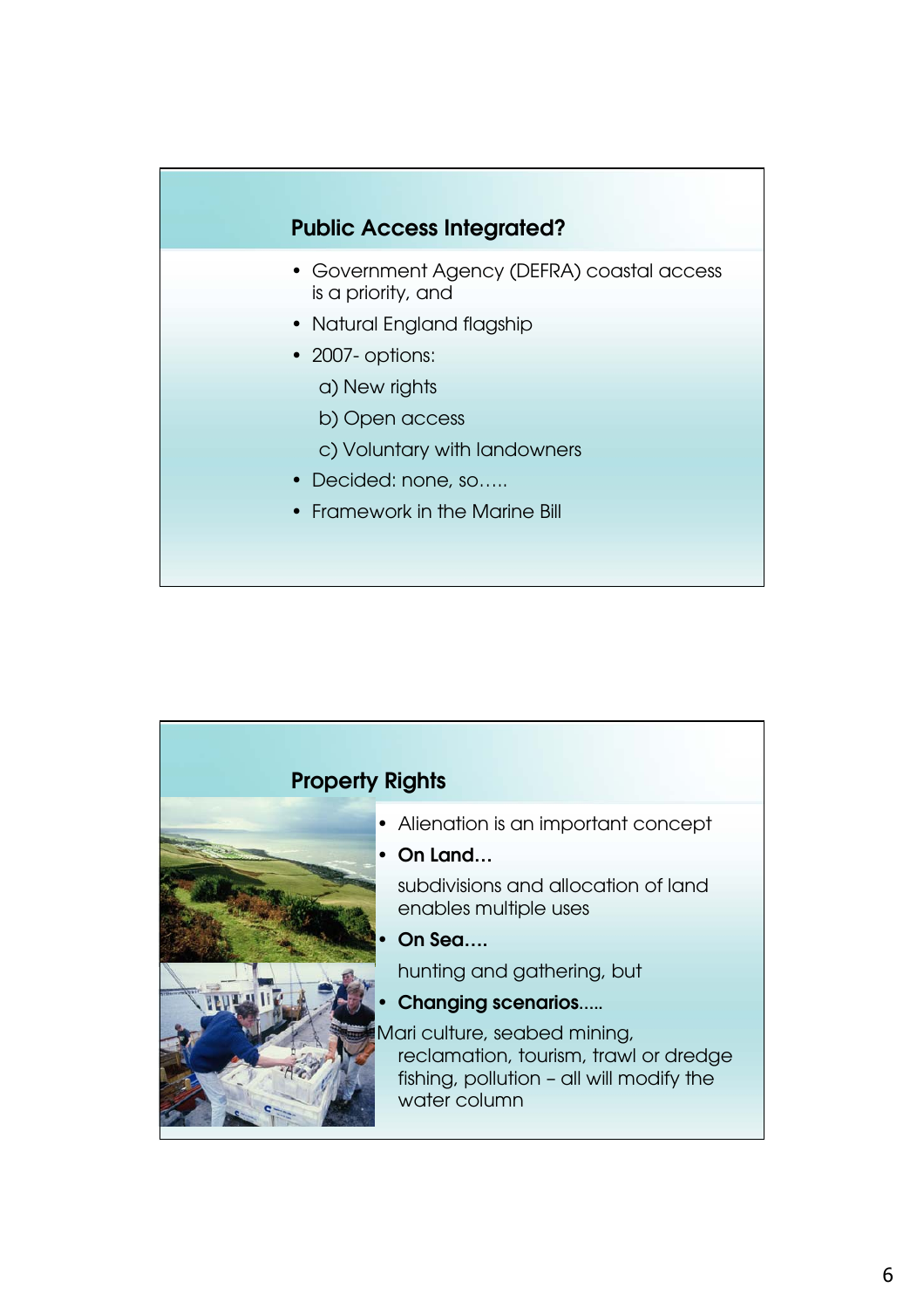

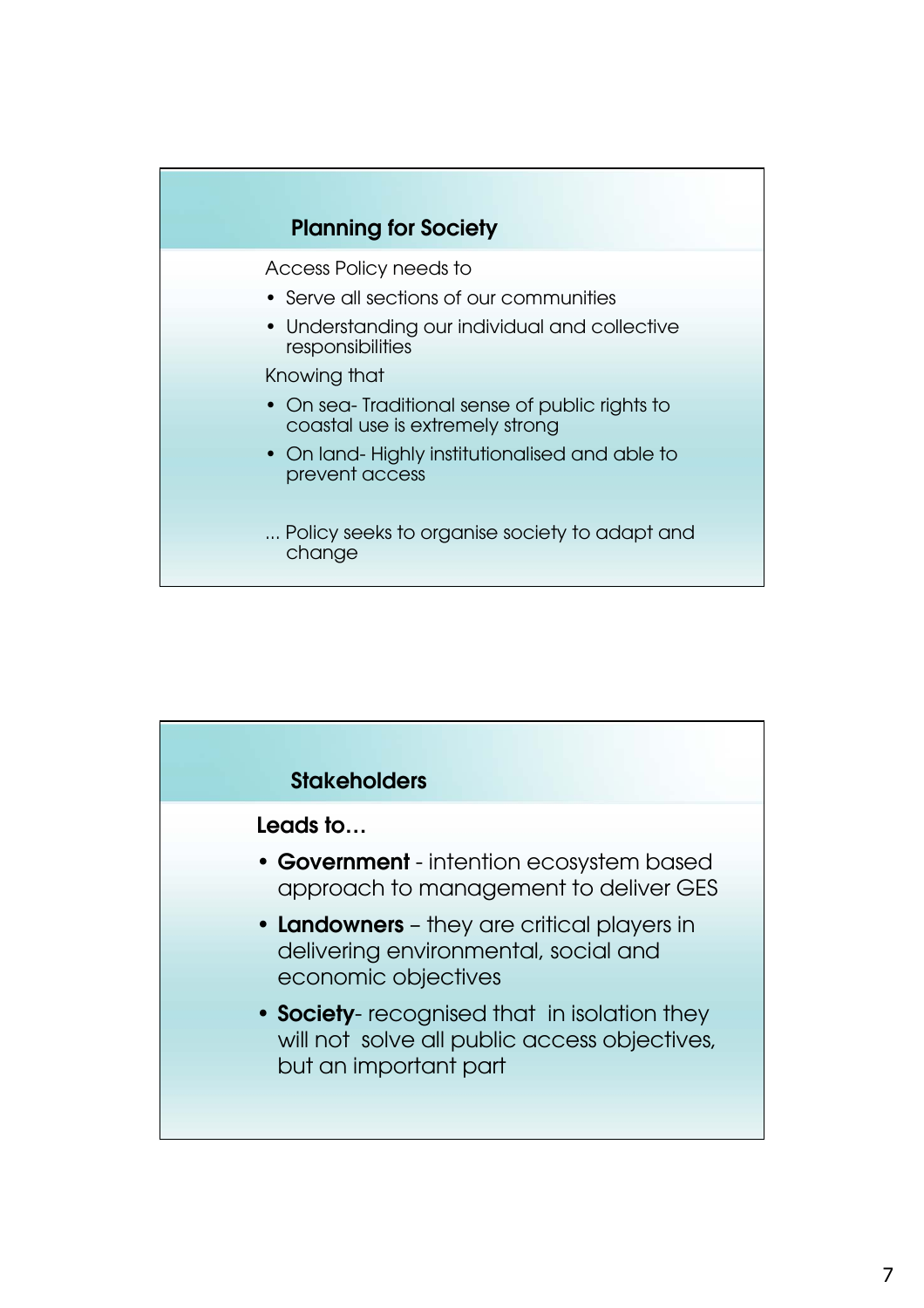## **Territorial imperative of property rights is fundamental to any new policy framework**



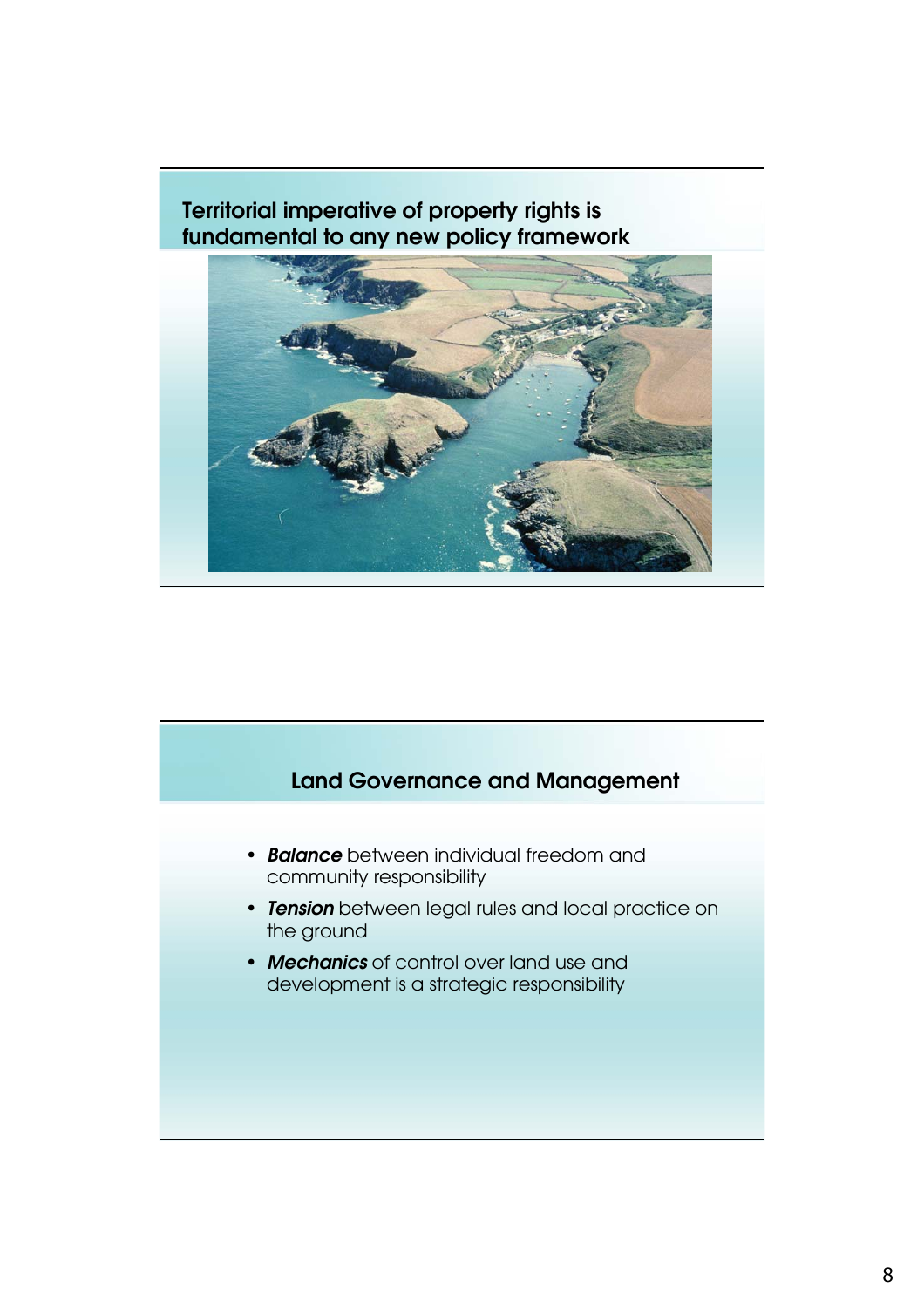## **Above all……..Dynamic interface**



**Right** to access to Coastal resources for Individuals and **Communities** 

**Responsibilities** of all stakeholders